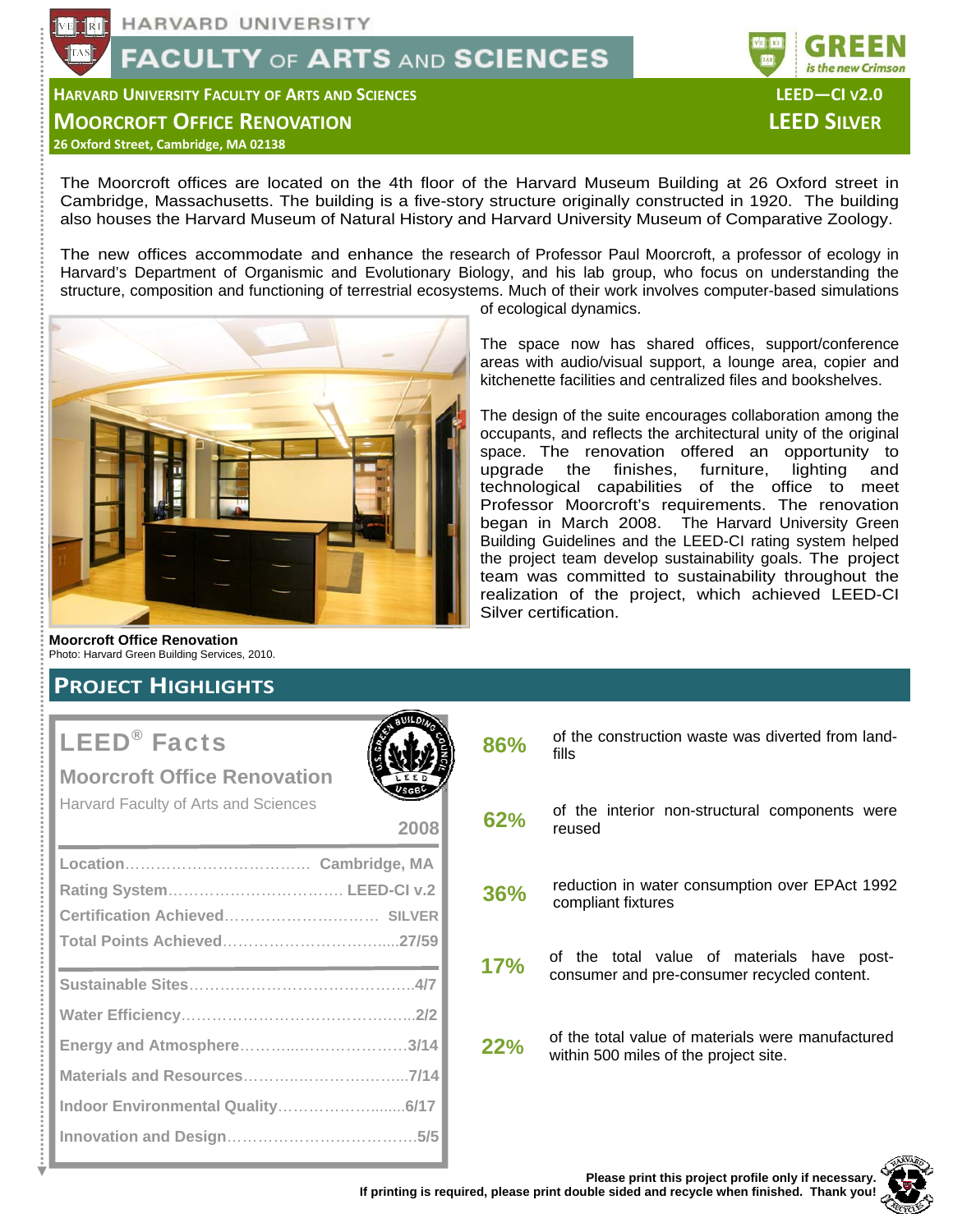

# **PROJECT OVERVIEW**

#### **MOORCROFT OFFICE RENOVATIONS FLOOR PLAN & LEED BOUNDARY**





**Moorcroft Office Plans**  Photo: Perry & Radford Architects, 2008.



**Owner** Harvard Faculty of Arts and Sciences **Project Manager**  Petrina Garbarini *Harvard Faculty of Arts and Sciences*  **Architect Oliver Radford** *Perry and Radford Architects*  **Contractor** Delta Construction **HVAC Energy Planning, Inc. Commissioning Authority**  Steve Perry *Perry and Radford Architects*  **Sustainability Consultant** Harvard University Green Building Services **PROJECT TEAM**

**Moorcroft Offices**  Photo: Harvard Green Building Services, 2010.

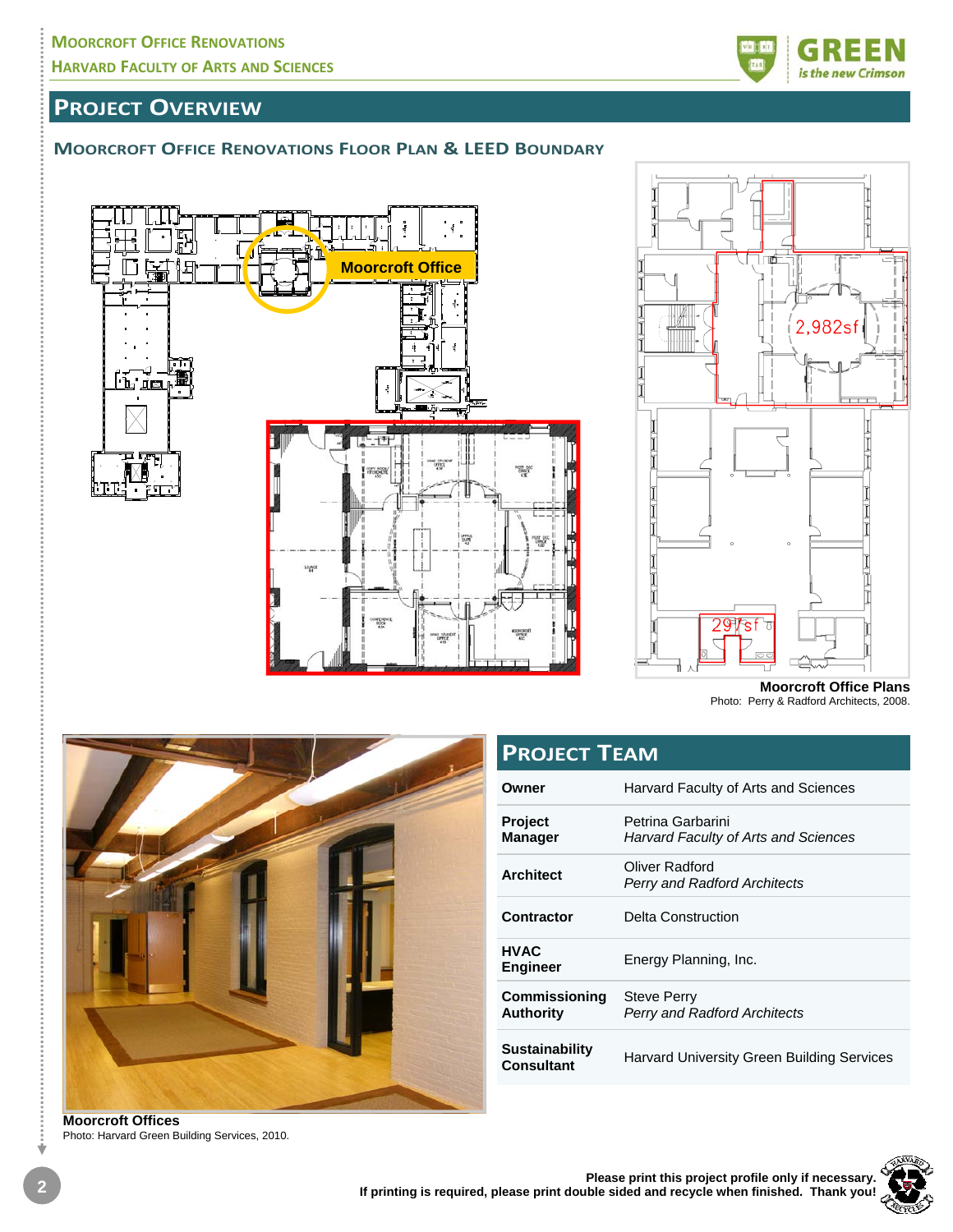

# **SITE**



**Harvard University Museum Building 26 Oxford Street, Cambridge, MA**

- $\triangleright$  To encourage alternatives to driving, all occupants of the Museum building have access to Harvard's comprehensive *COMMUTERCHOICE PROGRAM*, which provides incentives and discounts for all modes of alternative transportation as well as carpooling and fuel efficient vehicles.
- $\triangleright$  The building is located within walking distance to the Harvard Square MBTA stop, several bus lines, and the Harvard University Shuttle.
- $\triangleright$  Bicycle Racks are located outside of the Museum Building, encouraging bicycle transportation.
- $\triangleright$  The building is located in a dense urban area, which allows occupants to walk and easily access amenities.



**Bike Racks at the Harvard Museum Building**  Photo: Harvard Green Building Services, 2010.

# **WATER EFFICIENCY**

During the renovation of Moorcroft Office, restrooms located on the fourth floor of the building were retrofitted to improve water efficiency reducing the use of potable water. These measures reduce domestic water consumption **36%** over standard EPAct-compliant fixtures.

| Differences in the Flush & Flow Rates for EPAct 1992 Standard Fixtures and the fixtures installed for the Moorcroft Offices Project |  |
|-------------------------------------------------------------------------------------------------------------------------------------|--|
|                                                                                                                                     |  |

| <b>Fixture Type</b>     | <b>Moorcroft</b><br><b>Flush &amp; Flow Rates</b> | <b>EPAct 1992 Standard Flush &amp; Flow Rates</b> |
|-------------------------|---------------------------------------------------|---------------------------------------------------|
| Water Closet [GPF]      | 1.1                                               | 1.6                                               |
| Urinal [GPF]            | 0.0                                               | 1.0                                               |
| Bathroom Sink [GPM]     | 1.6                                               | 2.5                                               |
| Shower [GPM]            | 1.6                                               | 2.5                                               |
| Kitchen Sink            | 1.6                                               | 2.5                                               |
| GPF - Gallons Per Flush | <b>GPM - Gallons Per Minute</b>                   |                                                   |

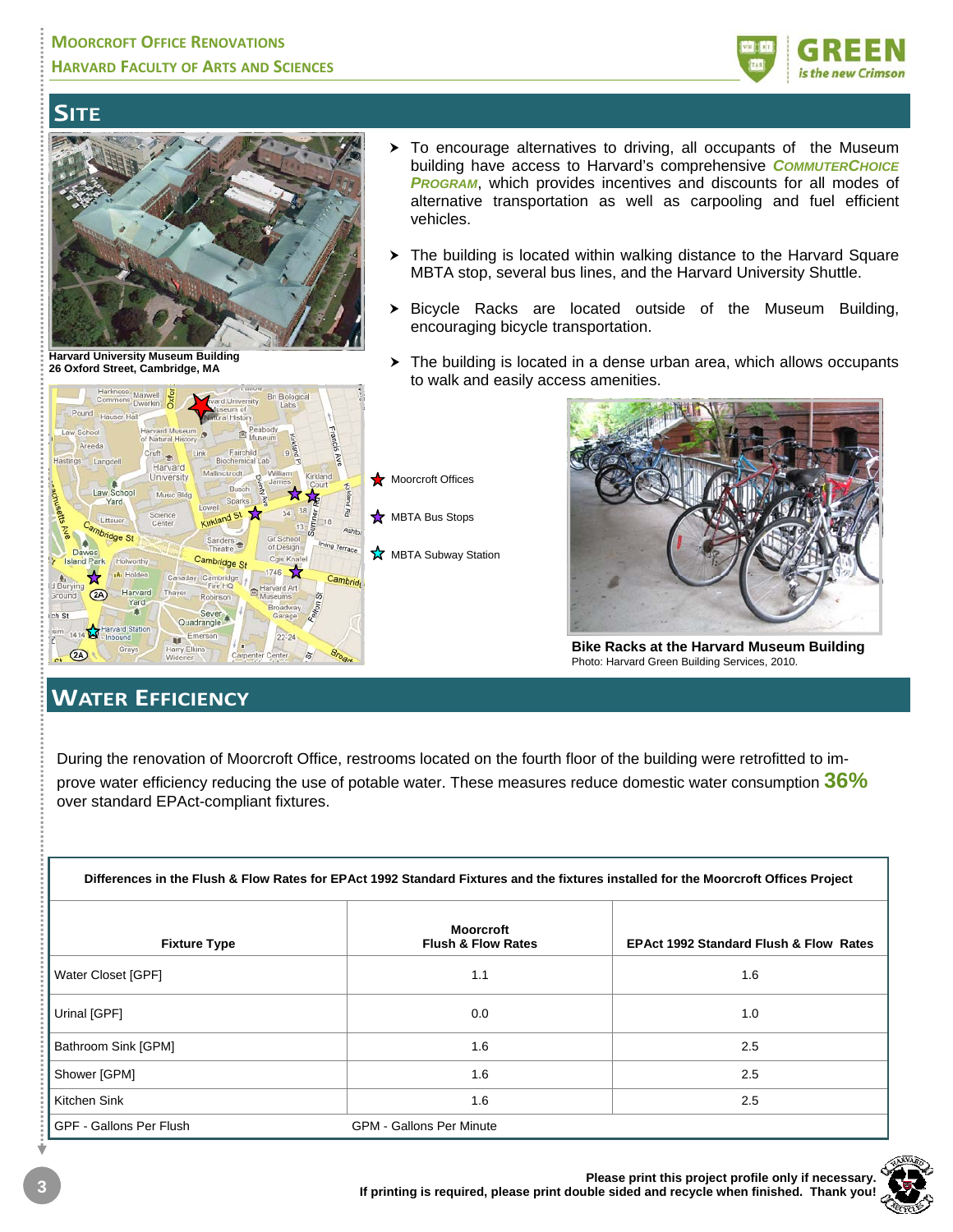# **ENERGY EFFICIENCY**

FAS has committed, along with Harvard University as a whole, to reduce greenhouse gas emissions 30% below 2006 levels by 2016, inclusive of growth. Therefore energy efficiency was a main goal of this renovation project.

#### **MECHANICAL SYSTEMS**

**HVAC System:** An efficient Daikin multi-zone split system was installed, which feeds to five indoor fan coil units. The EER and COP meet the requirements of Advanced Buildings: Energy Benchmarks for High Performance Buildings.

Cooling is provided by a multi-zone split heat-pump system with one "outdoor unit" located in the attic ducted to the outside through the roof and five indoor fan-cool units above the ceilings. Each fan-coil unit has a seven-day programmable thermostat.

**OCCUPANCY SENSORS** are employed to control both lighting and HVAC setbacks.

**VENTILATION** for the spaces is provided by operable windows. Outdoor air is ducted to the two fan-coil units that serve interior spaces. In extremely cool weather the cooling system can operate in its heat-pump mode to temper the outside air. A small exhaust fan located above the ceiling, controlled by a time clock, removes the ventilation air.

**COMMISSIONING:** The mechanical and electrical systems within the Moorcroft Offices were fully commissioned, which helps ensure that all energy-related systems were installed in accordance with the manufacturer's specifications and operating efficiently prior to occupancy.

#### **ELECTRICAL SYSTEMS**

Efficient lighting systems were designed in order to reduce unnecessary energy consumption.

**HIGH EFFICIENCY LIGHTING:** To reduce energy consumption, fluorescent fixtures with integral daylight responsive sensors and continuous dimming ballasts are provided throughout the Moorcroft Office space.

To reduce the amount of toxic material in the building, linear fluorescent lighting was chosen instead of compact fluorescent lighting wherever possible. Low mercury lamps were also specified and installed whenever this option was available.

**TASK LIGHTING:** A task light fixture (separately switched) is provided for each occupant in the space.

#### **OCCUPANCY & DAYLIGHT SENSORS:** .

In the project space, three offices are located within 15 feet of the exterior windows. Fluorescent fixtures with integral daylight response sensors and dimming ballasts are provided throughout these offices. The daylight sensors installed in the project are 0-10V Photosensors, Response Daylight sensors manufactured by Ledalite.

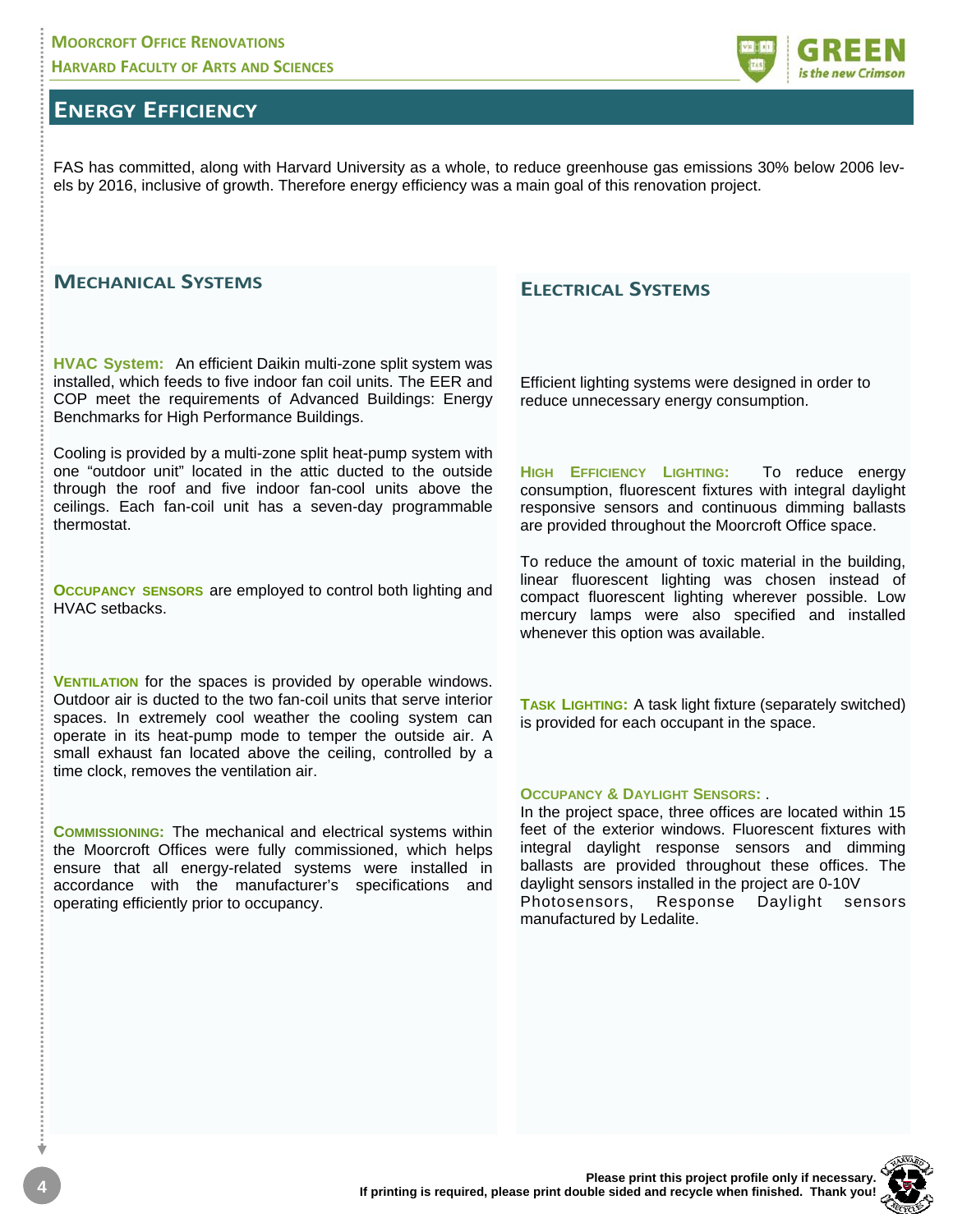#### **MOORCROFT OFFICE RENOVATIONS HARVARD FACULTY OF ARTS AND SCIENCES**

## **INDOOR ENVIRONMENTAL QUALITY**

Harvard FAS is committed to providing a healthy indoor environment for all occupants. The project team was careful to maintain healthy indoor air quality during construction and to also ensure the space is designed to promote healthy indoor air quality during occupancy.

**INDOOR AIR QUALITY DURING CONSTRUCTION:** During the renovation, the construction team implemented an Indoor Air Quality Management plan to ensure the health of the workers and the eventual inhabitants. Some of the aspects of the plan included walk-off mats to reduce the amount of debris tracked into the project, masking all return grills and ventilation with polyethylene sheets, green sweep practices, and storing all materials in cool, dry areas to prevent mold.

**THERMAL COMFORT SURVEY:** Occupants will be surveyed about their thermal comfort once per season. The Operations team will adjust the heating or cooling in the project space as needed.

Only materials with **LOW OR NO VOC CONTENT** were used in the Moorcroft project. Volatile Organic Compounds (VOCs) are chemical compounds and known carcinogens found in many construction materials that are considered detrimental to indoor air quality. Reducing the use of VOCs whenever possible improves indoor air quality and consequently occupant health and productivity.

- h **COMPOSITE WOOD AND LAMINATE ADHESIVES** used do not have any added urea formaldehyde.
- **CARPET SYSTEMS** that were installed are CIR Green Label Plus certified products.
- h **ADHESIVES AND SEALANTS | PAINTS AND COATINGS** Example products:

| <b>Product</b><br>Category  | <b>Product &amp; Manufacturer</b>                              | <b>VOC</b><br>Content<br>(g/l) | <b>VOC</b><br>Limit<br>(g/l) | <b>Standard</b>           |
|-----------------------------|----------------------------------------------------------------|--------------------------------|------------------------------|---------------------------|
| Paints &<br><b>Coatings</b> | > Benjamin Moore Eco Spec Interior Latex Flat                  | 0                              | 50                           | Green Seal Standard GS-11 |
|                             | > Benjamin Moore Aura Semi-Gloss                               | 50                             | 150                          | Green Seal Standard GS-11 |
|                             | > M.L. Campbell Aqualente Water Borne Pre-Cat<br>Clear Lacquer | 100                            | 550                          | Green Seal Standard GS-11 |
| Adheeman O                  | > Bondo Red Cream Hardener                                     | 0                              | 250                          | SCAQMD Rule #1168         |

> SpecSeal LCI Sealant (plumbing sealant) 0 250 SCAQMD Rule #1168





**Moorcroft Offices**  Photo: Harvard Green Building Services, 2010.



**Construction IAQ Measures Implemented During Construction**

<sup>[</sup>IAQ Measure Name]



**Housekeeping**  Sticky Walk-off Mats



**DAYLIGHT AND VIEWS:** To provide a connection between indoor and outdoor environments, many of the occupied spaces have access to daylight and views.

**SMOKING POLICY:** In addition to prohibiting smoking in all facilities, FAS does not allow smoking within 25 feet of buildings with LEED certified spaces.

**GREEN HOUSEKEEPING:** FAS has made a commitment to using green cleaning processes in all of its buildings, including the Moorcroft Offices. This includes the use of Green Seal certified cleaning solutions, 100% recycled content toilet tissue and paper towels, portion control chemical dispensers, staff training.